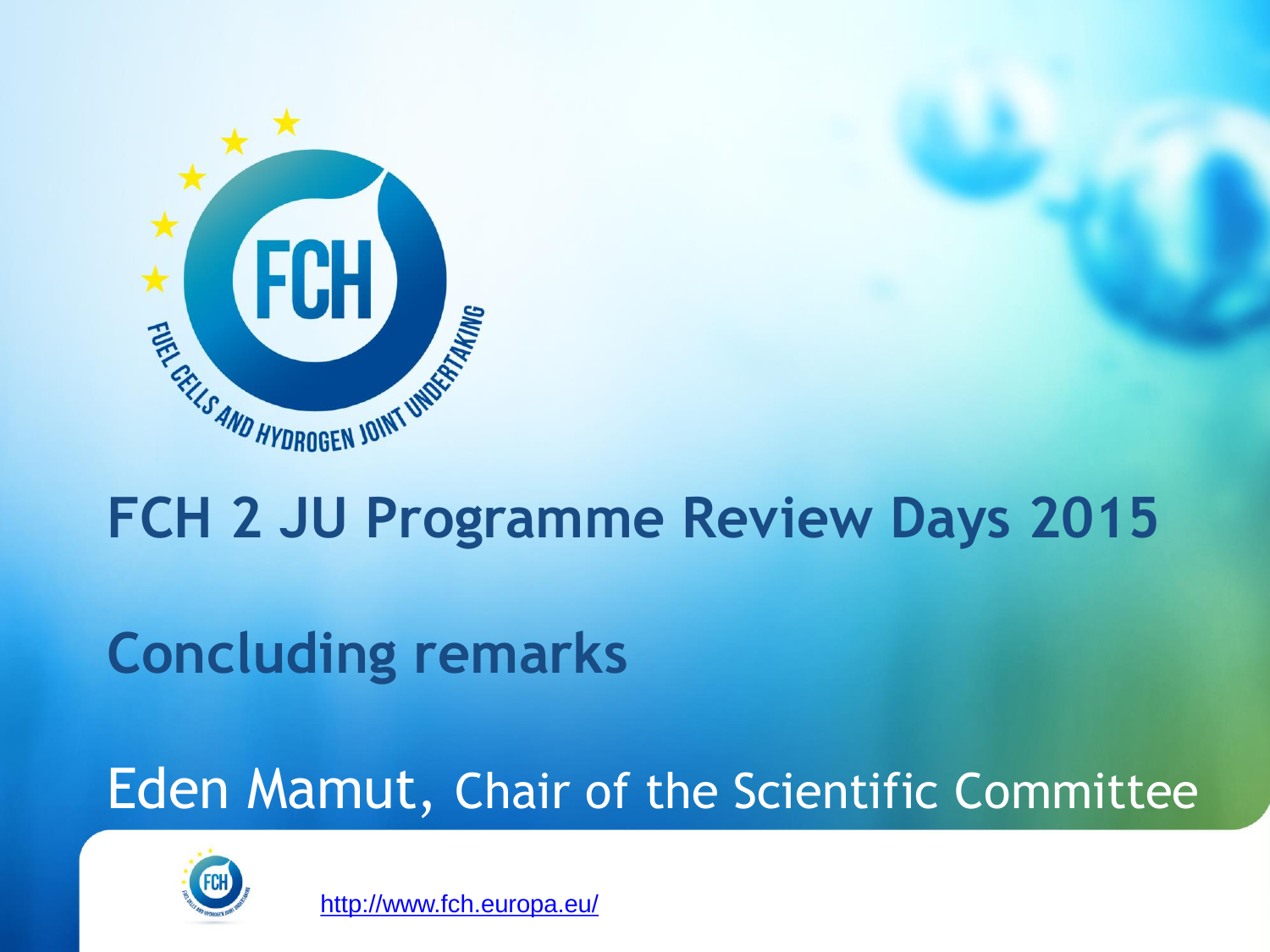#### **Programme Reviewing Process**

- The Programme Reviewing Process is getting more and more professional and it is an unique opportunity for highlighting the achievements, addressing questions to the community, expressing opinions, debating and learning from the best practices;
- The great majority of projects show a good relation to the defined objectives in the MAIP/MAWP and AIP/AWP and the achievements to-date, are consistently good;
- The projects maintain Europe at the leading edge of international H2FC development;
- There are many cutting edge achievements with relevance at international level in the field of H2FC busses, electrolyzers, distributed energy production and integration of intermittent energy sources that have to be promoted in the communities and have to be converted in competitive businesses.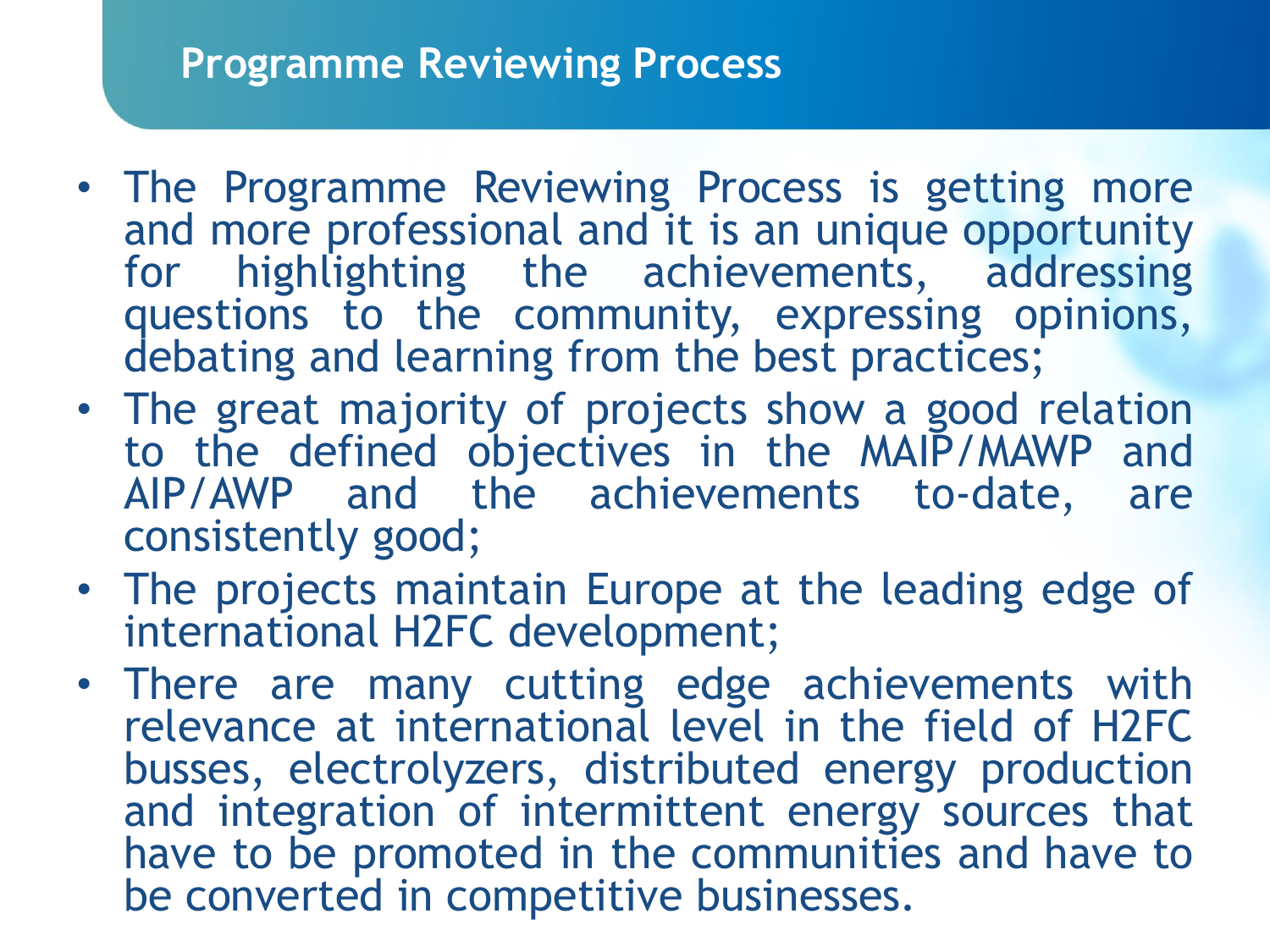### **Dynamically Adjusting Targets in MAWP/AWP**

- In a very quick changing context at regional and global scales the Programme Reviewing process has to take into consideration the changes in the society and to adapt dynamically. At the same time, the outcomes of the implementation process has to contribute to adjusting the targets in MAWP and AWP;
- Better definition and harmonization of specific objectives is needed in addressing the projects where the complexity is very high (HyTRANSIT is addressing fleet management, HRS infrastructure and grid connectivity but, the last objective looks just like an appendix without relevance):
- IMPALA's message: "The targets defined for automotive applications concern Pt loading, power density, operating conditions and durability. They are clearly the ones required at present for this application but can't really be *considered as reachable within a 3-years single project. Therefore the definition of "partial" or "intermediate" targets could be more easily addressed by one individual project and the success of this project could then be more easily checked"*.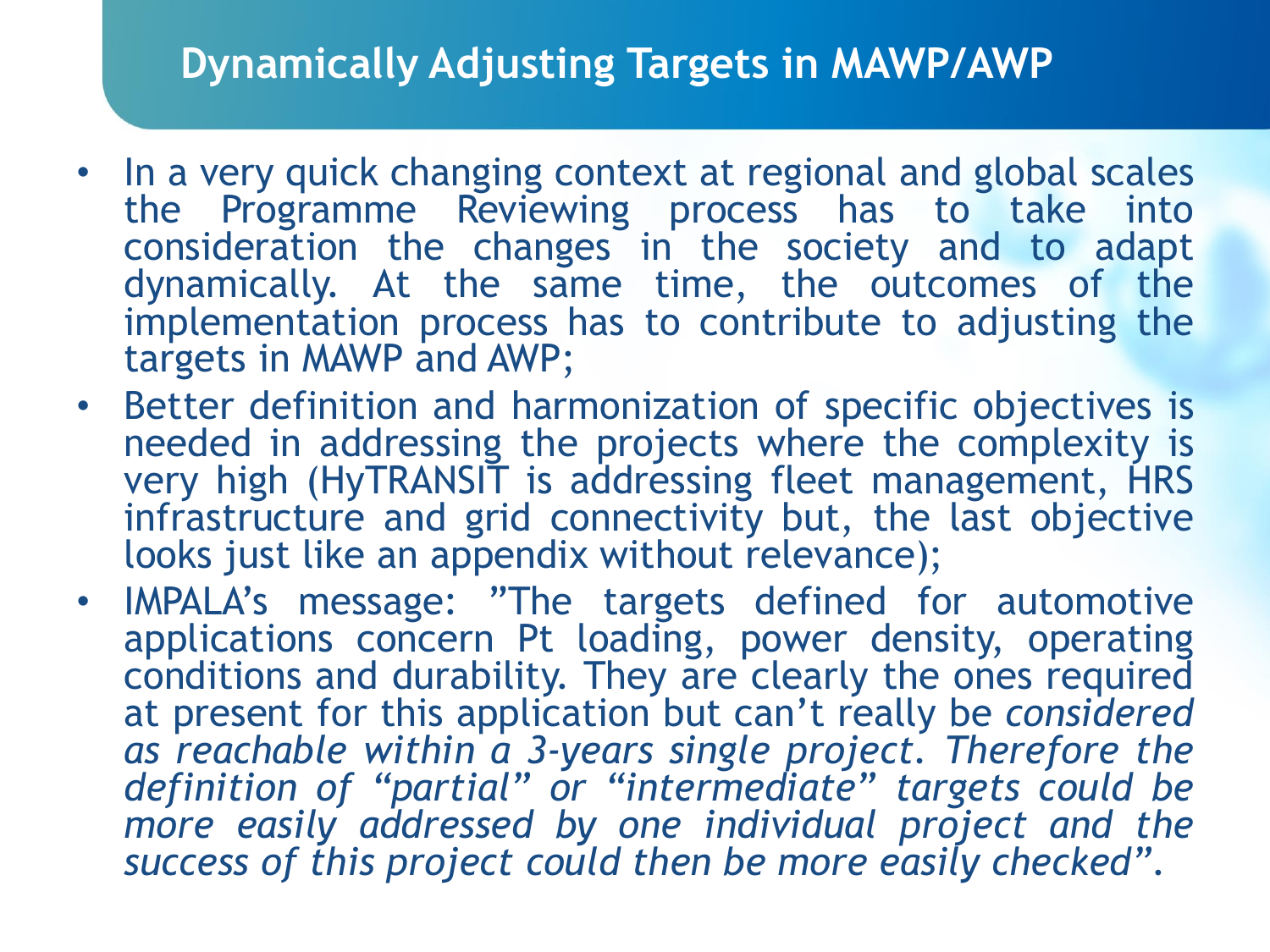### **Enhanced Collaboration in Implementation**

- Coordinated approach has to be followed for infrastructure build-up with regards to locations, technology, capacity /performance.
- A methodology for Value Analysis/Value Engineering could be implemented for putting a strong emphasis on customer views.
- Creative solutions for market deployment have to be encouraged for new approaches as the concept of Infrastructure as a Service.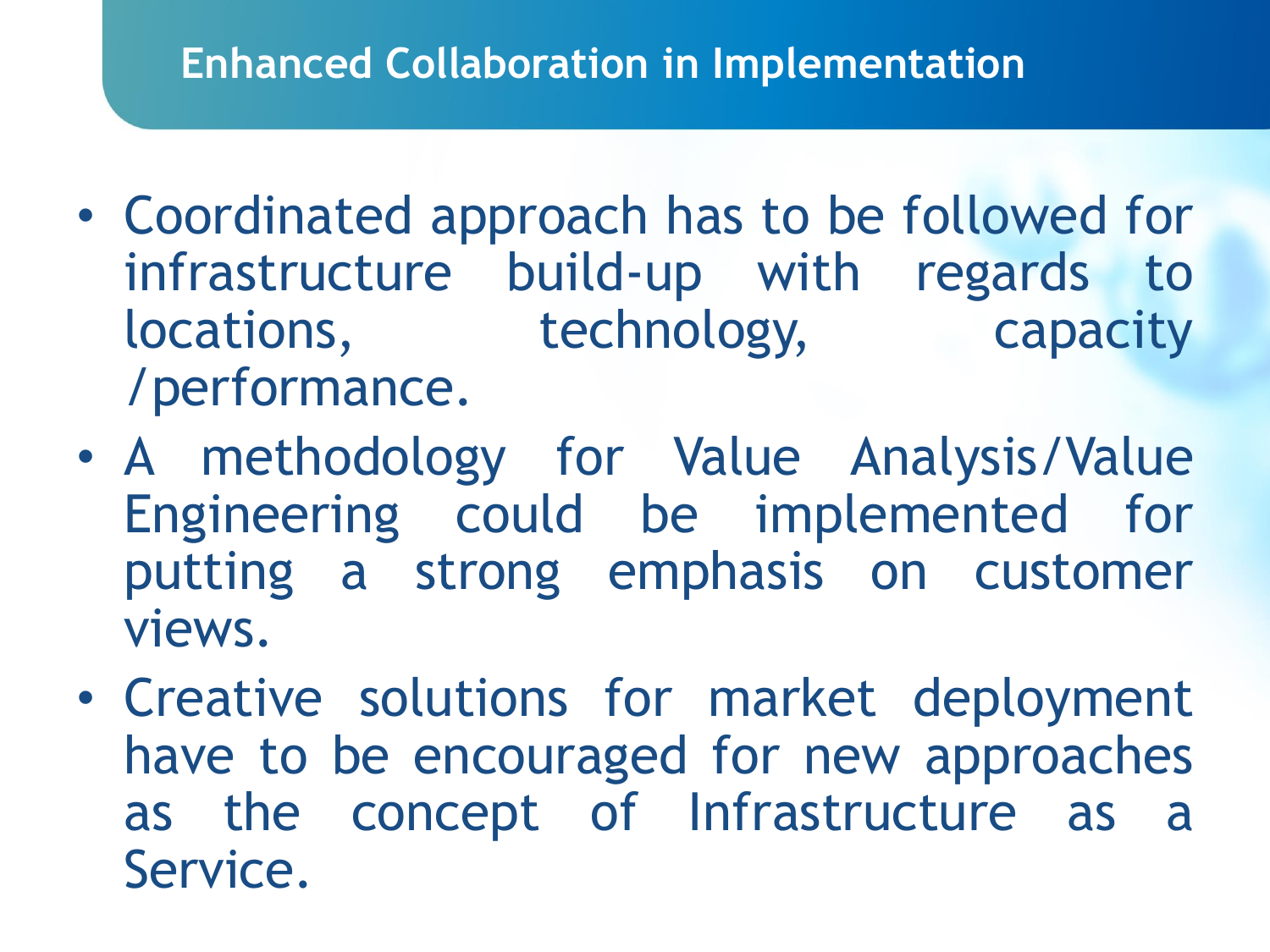- Scientific research activities are crucial to achieve many MAWP targets, in particular regarding durability and cost.
- Cost reduction cannot only rely on manufacturing volume effect. It should be generated a strong emphasis on the involvement of new manufacturing concepts.
- Breakthroughs in new materials and architectures are needed, especially for HTPEM, PCFC and SOFCs. Specific targeted projects with low TRL may have stronger impact than when integrated with subsystem or system activities.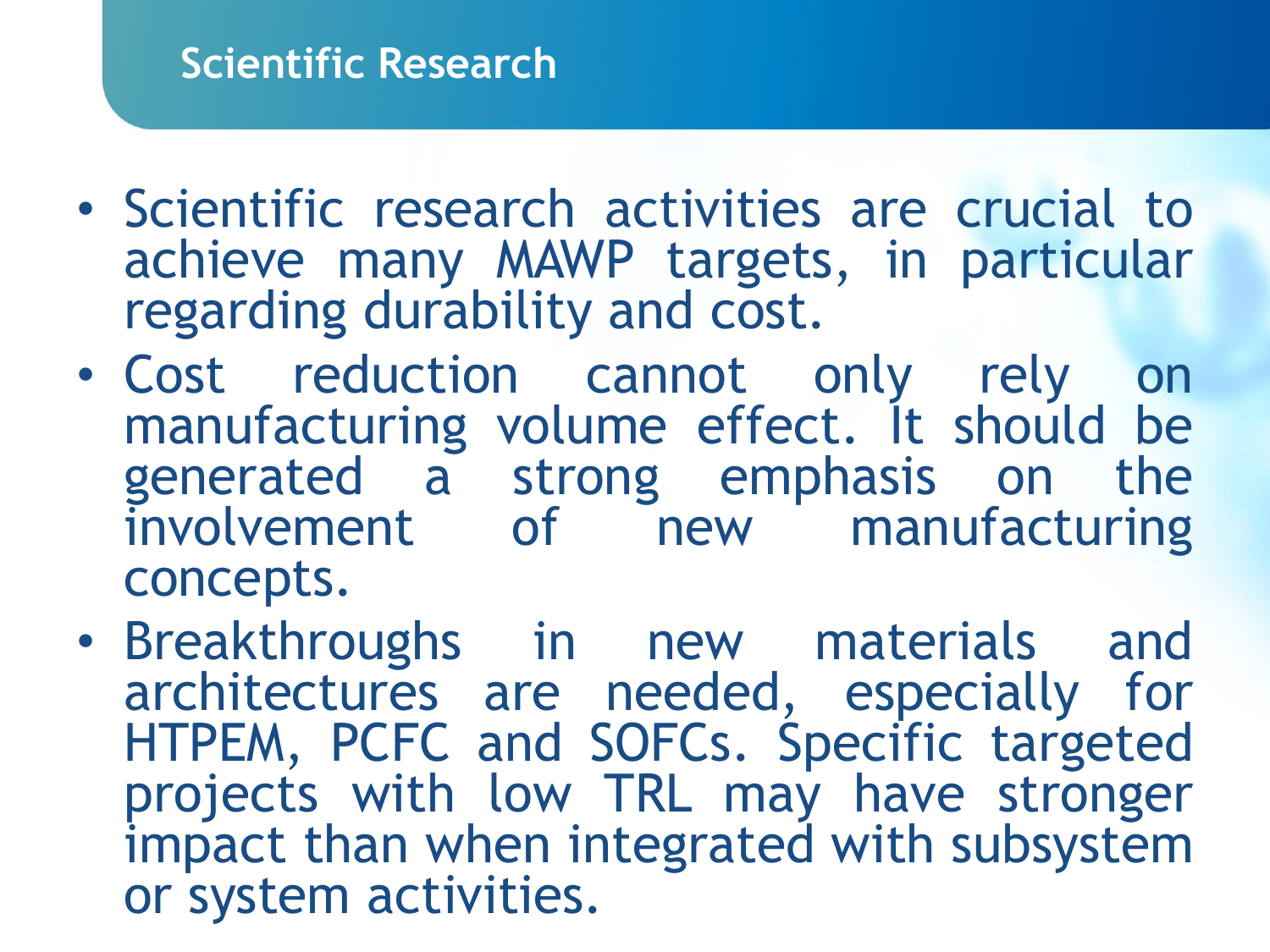- The good practices on cooperation and sharing of the results between the projects has to become a norm contributing to the generation of synergies and cross fertilization.
- RCS activities are generic areas for enhancing international cooperation.
- Much more emphasis has to be put on the contribution of the projects in promoting inclusiveness in the EU.